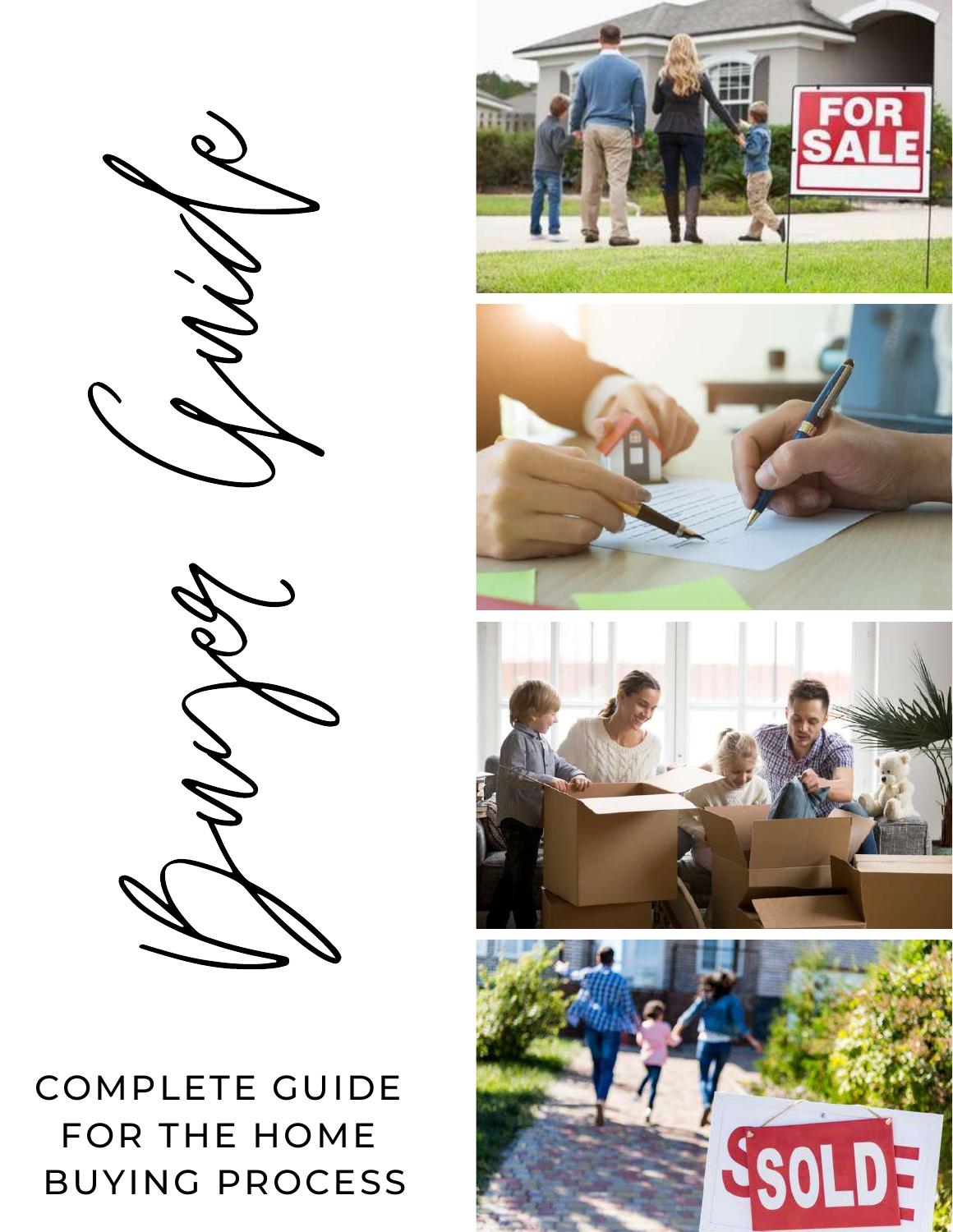Buyer 's Guide

#### COMPLETE GUIDE FOR THE HOME BUYING PROCESS



#### DANYELLEBROTHERS.COM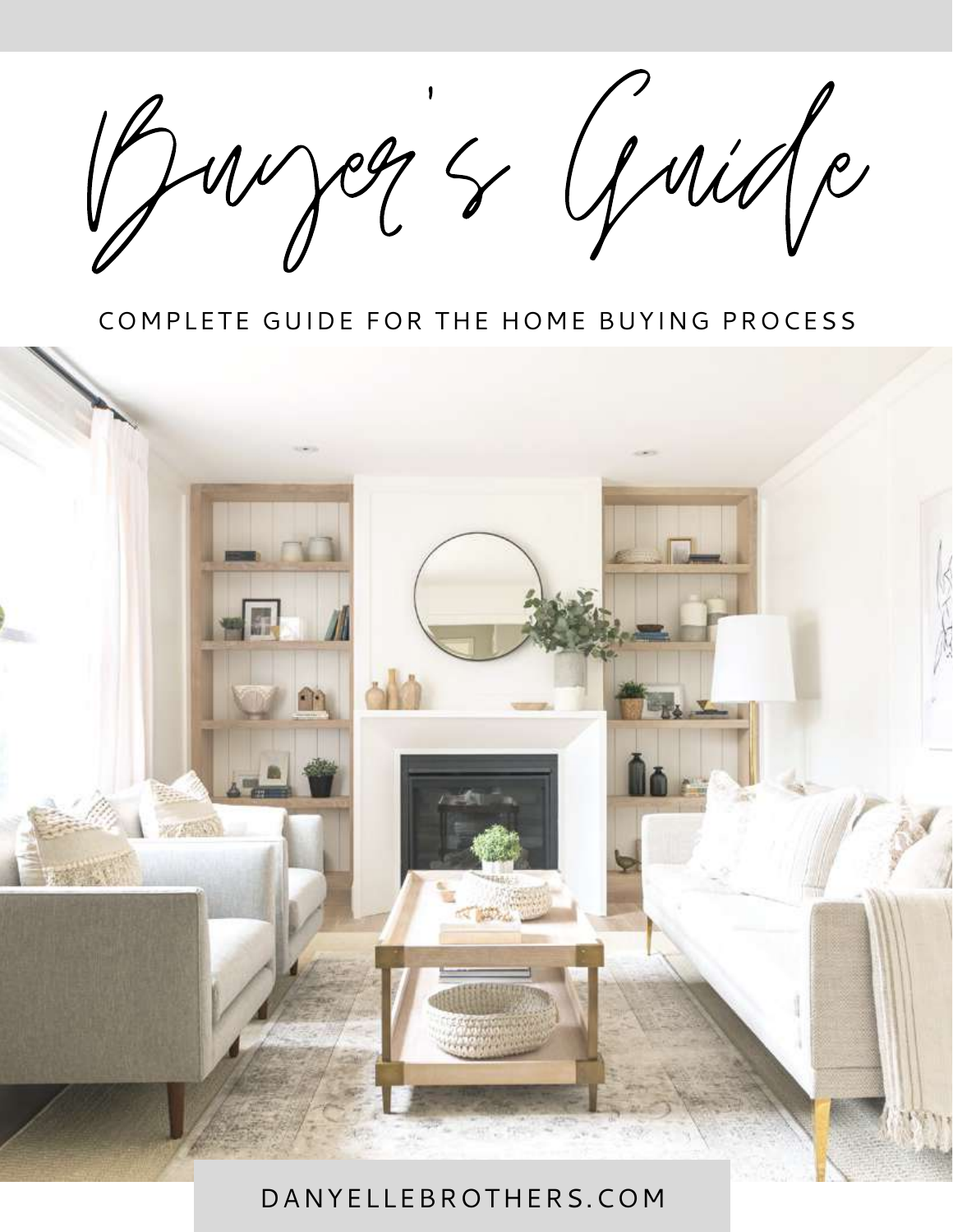

Danyelle Brothers

#### GET TO KNOW YOUR REAL ESTATE AGENT

My name is Danyelle Brothers and I am honored to be working with you! Buying a home is one of the biggest decisions you will make and I'm going to be here with you every step of the way to make sure that you are comfortable, taken care of, and that your home buying experience is as easy and fun as it can be!

I'm born and raised in the South County area and specialize in the residential market.

 $\mathcal{L}$   $\mathcal{L}$   $\mathcal{L}$   $\mathcal{L}$ to use the education and tools I've gleaned, to help you! No two I've been a licensed Realtor since the Spring of 2017 after spending half of my life helping attorneys as a paralegal. I've had experience with buyers and sellers, in many different markets and price ranges. My resume is unique and I'm excited deals are alike and no two properties are alike. Every Buyer and Seller are different, have different wants, needs and financial goals. I'm looking forward to get to know you and what yours are!

Danyelle@danyellebrothers.com | 408.891.9205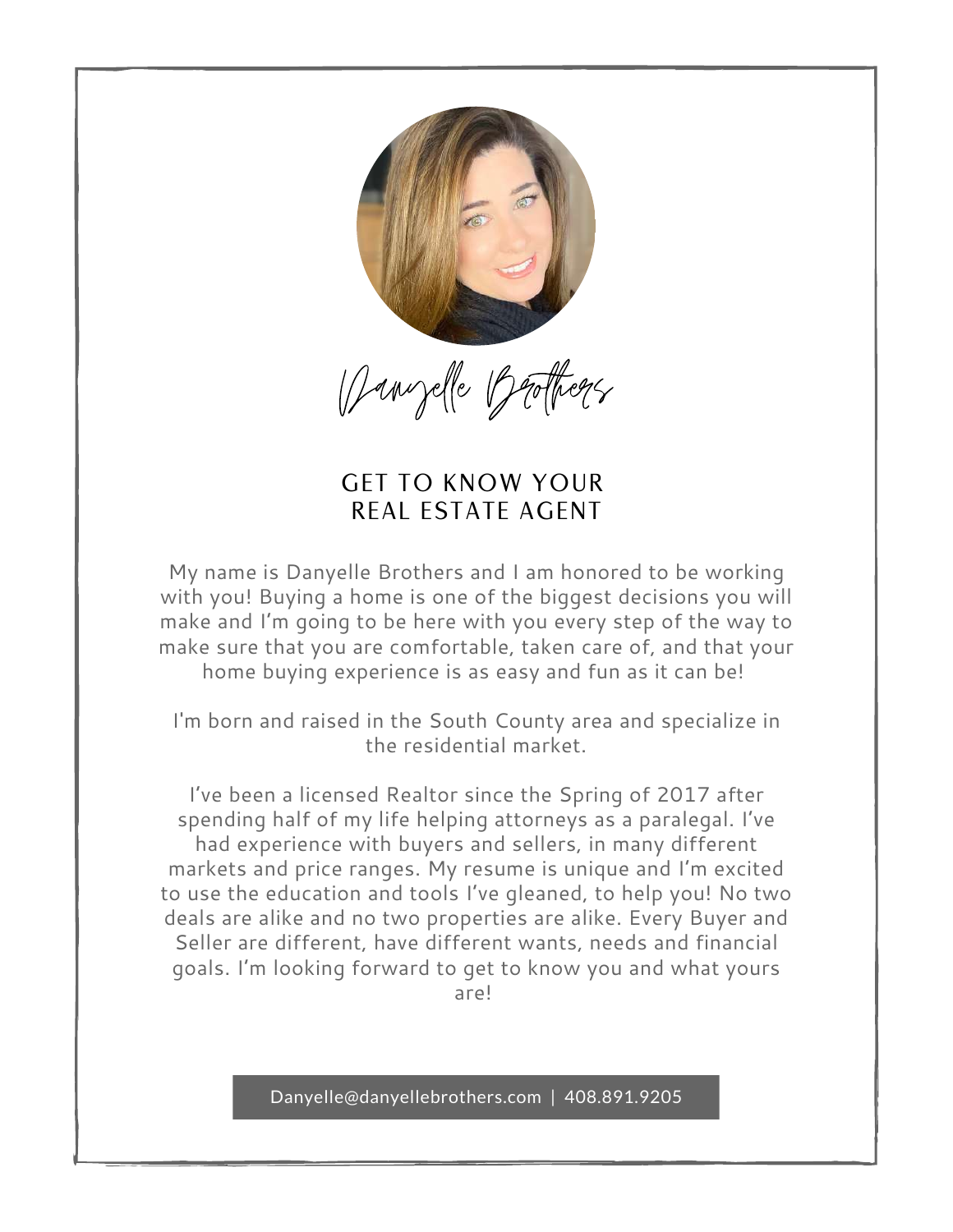

RE/MAX REALTY PARTNERS

#### GET TO KNOW YOUR REAL ESTATE BROKERAGE

RE/MAX Realty Partners is a small brokerage owned and managed by Dave Clink. What does that mean for you? It means that you get treated like family! We understand that all of this can be overwhelming and we want to help make this as stress-free as possible! You aren't just a number to us; you are important and we care about helping you meet your needs.

What's the best part about using me as a realtor to help you sell a home? I will be here with you every step of the way to guide you through the home selling process. I have a wide network of reach in the local community as well as on a broader platform through our social media.

I will personally oversee all marketing, set up showings, review offers, handle negotiations, review contracts to ensure you are protected, guarantee you get the best deal possible, work with the buyer agent to schedule inspections, work with the buyer's Lender and the Title company to smoothly get the deal done!

I love getting to work with sellers and help them market and list their homes; I'm not going to be happy until you are! My goal is to find you the exact buyer you are looking for and get you the most money possible for your market and property condition. I would love to chat with you about your needs, wishes and wants in selling your home! How long have you been thinking about selling? What first attracted you to this home? Do you have a plan for your next move? What are you hoping to get for your home? Let's chat!

Danyelle@danyellebrothers.com | 408.891.9205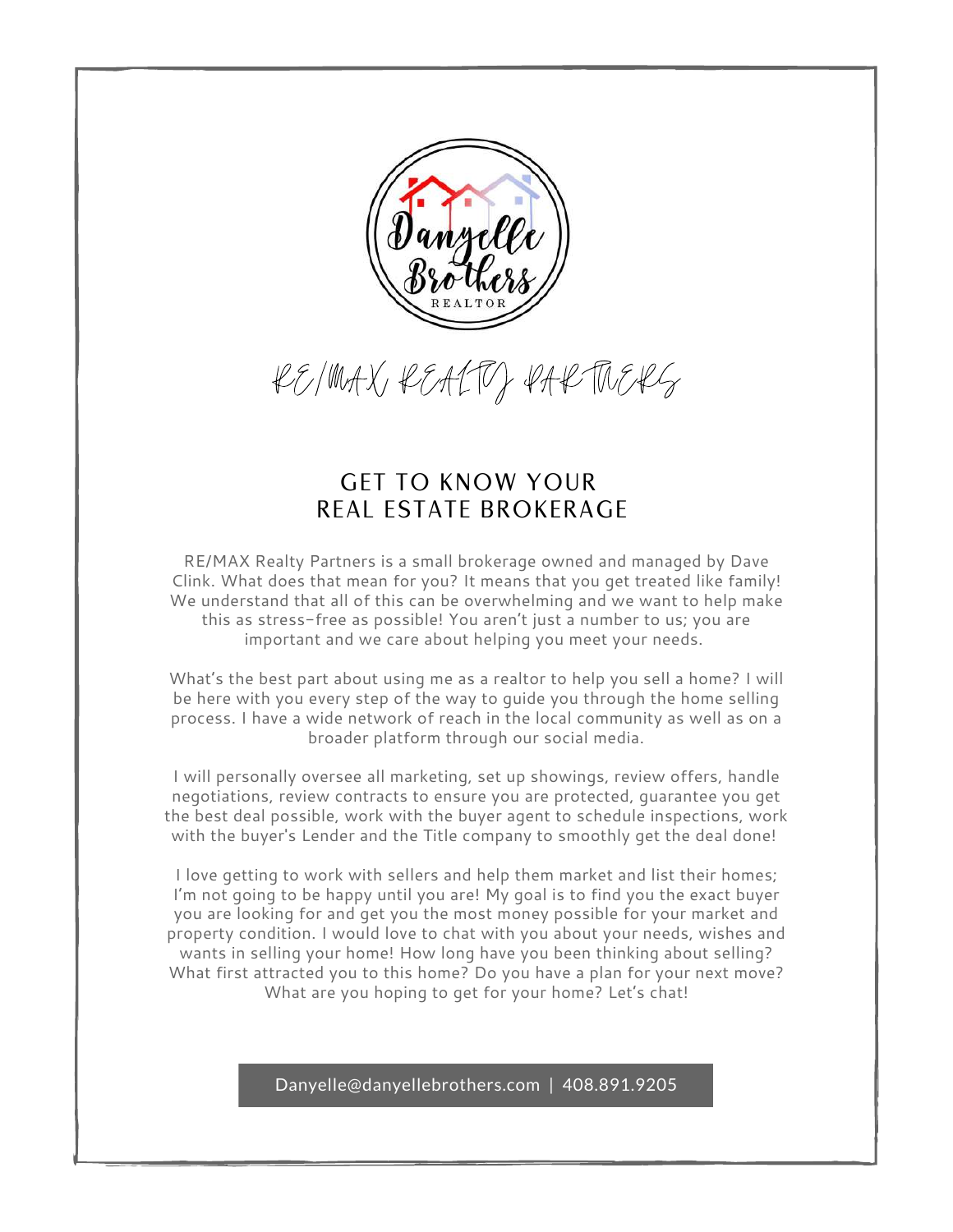| QUESTIONNAIRE                                                                                                 |
|---------------------------------------------------------------------------------------------------------------|
| <b>DESIRED LOCATION</b>                                                                                       |
| Look and feel of preferred area.                                                                              |
|                                                                                                               |
|                                                                                                               |
| PRICING & FINANCING<br>What is your price range? If you need financing, are you pre-qualified yet?            |
|                                                                                                               |
|                                                                                                               |
| <b>TIMEFRAME</b>                                                                                              |
| Do you need to sell a current home? Are you leasing? When does your current lease<br>end? Ideal move in time? |
|                                                                                                               |
|                                                                                                               |
|                                                                                                               |
| <b>INTERIOR</b>                                                                                               |
| Number of Bedrooms? Bathrooms? Total square feet? Other interior requirements?                                |
|                                                                                                               |
|                                                                                                               |
|                                                                                                               |
| <b>EXTERIOR</b>                                                                                               |
| Lot size? Garage? Pool? Pet needs? Other exterior requirements?                                               |
|                                                                                                               |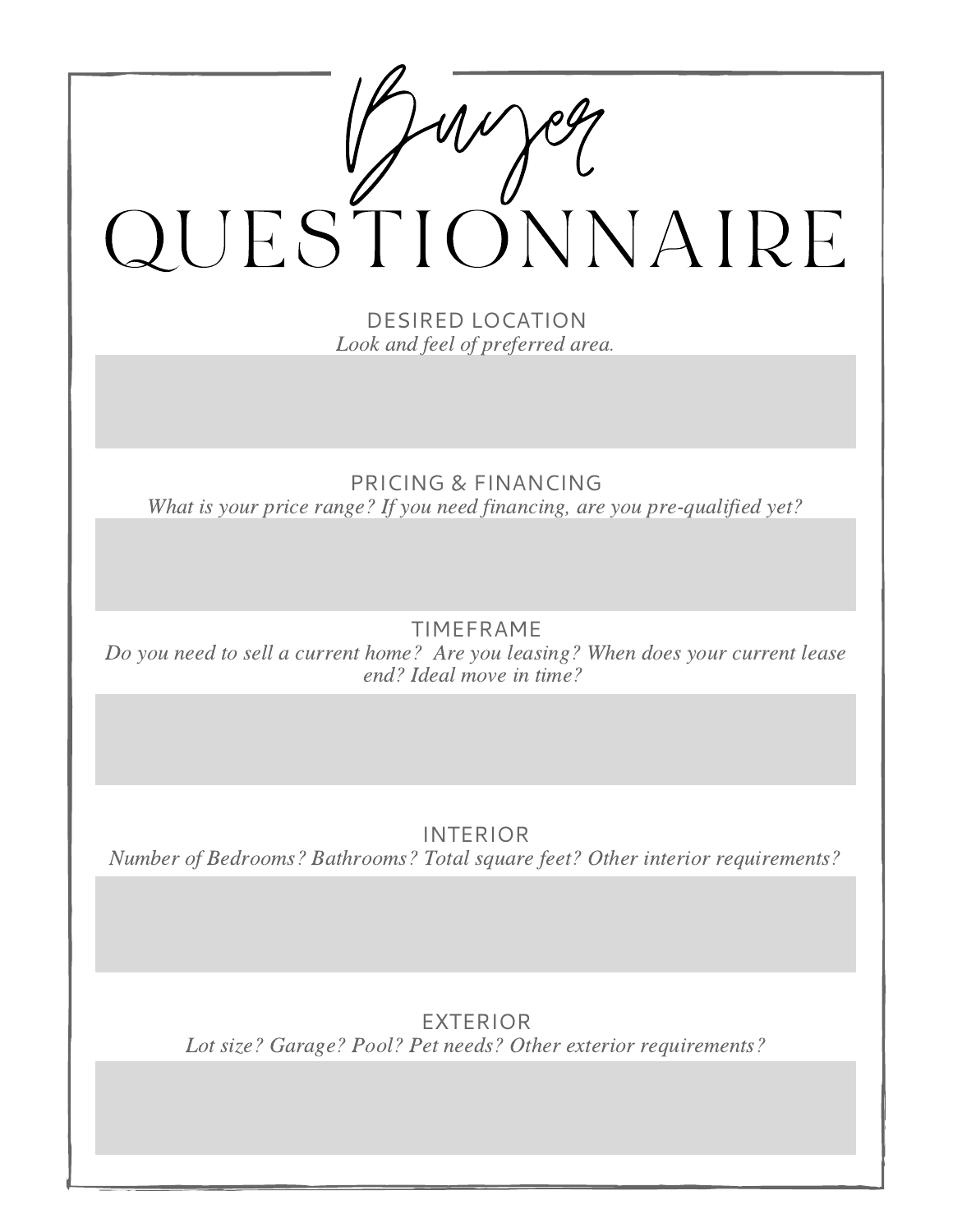Financing Tips

## GET YOUR CREDIT IN CHECK 3

Make sure you're financially prepared for homeownership. Do you have a lot of debt? Plenty saved for a down payment? What about closing costs? Ask yourself "how much house can I afford?" before you go further. Additionally, know that lenders look closely at your credit score when determining your eligibility for a mortgage loan. Check your credit score and do anything you can to improve it, such as lowering outstanding debt, disputing any errors and holding off on applying for any other loans or credit cards.

#### FIND THE RIGHT LENDER

Just like you want to get the home that best suits your needs, you'll want to find a lender that best suits you. We suggest you consider using a broker to help you find a lender, talk to your agent—we are here to help, ask friends and family for referrals, and compare at least three lenders.

#### BE PREPARED

A lender will need information from you in order to get you pre-approved and through the home buying process. Here are a few things to have ready for them:

W-2 forms from the past two years· Pay stubs from the past 30 days· Federal tax returns from the past two years· Proof of other sources of income· Recent bank statements· Details on long-term debts such as car or student loans· ID and Social Security number

\*If you're self-employed, you may have to provide extra proof of your financial stability, including having a higher credit score or large cash reserves, and possibly providing business tax returns.

In a competitive market, sellers may ask for proof of pre-approval. This document can help strengthen your offer! Make sure to get a preapproved letter before we start viewing homes.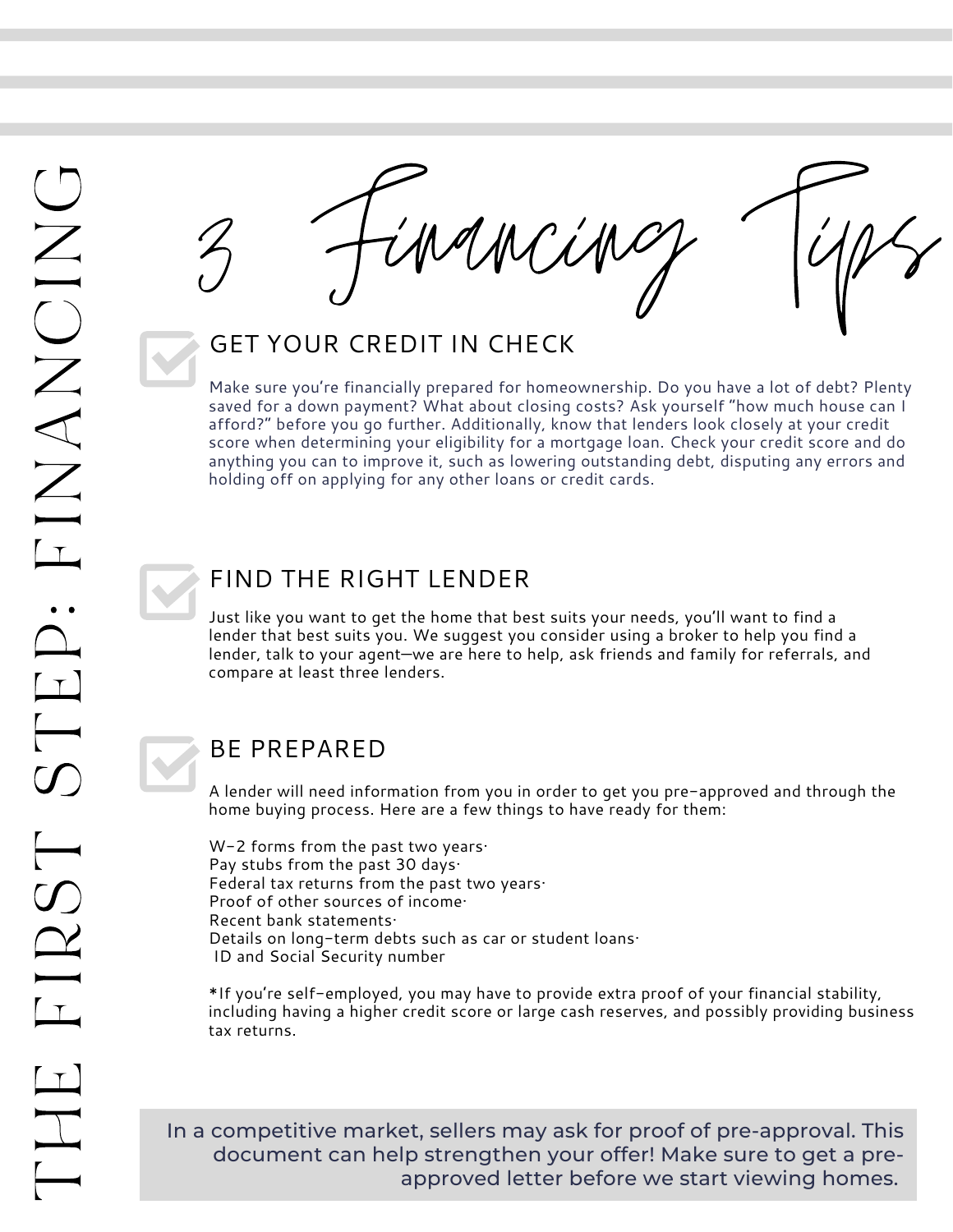Buying STEP BY STEP

CONSULTATION Meet with your Real Estate Agent! Discuss what you are looking for.

PRE-QUALIFIED If you need financing get pre-approved by a lender or bank.

### 01 02 03

HOME SEARCH! Your agent will narrow down options for your reivew.

APPRAISAL & TITLE SEARCH The bank or lender orders the appraisal, title search and final financing is set.

 $\overline{06}$ 

#### 04 05

MAKE AN OFFER! Negotiate the offer and get it accepted! Contingent on inspection.

### $04$  05  $05$  06

HOME INSPECTION Discuss Results, decide if any repairs are needed and if you want to move forward.

07

CLOSING Sign papers and pop the bubbly! Congratulations, you are home owner.

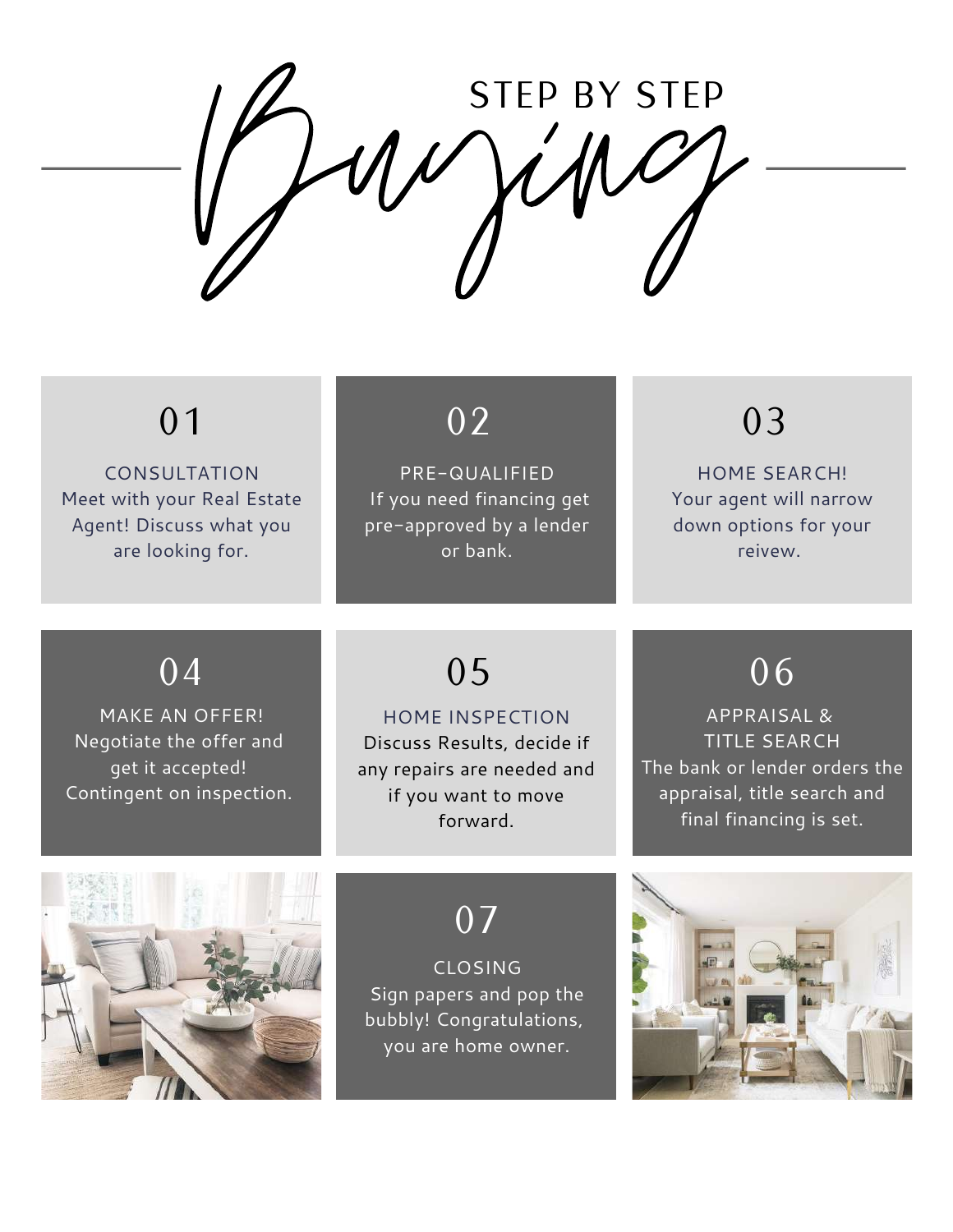## THE INITAL PROCESS

#### 1. CONSULTATION

I would love to chat with you about your needs, wishes and wants in your new home!

- How long have you been looking for a new home?
- What areas and neighborhoods are you looking at?
- What is your Plan B, if you can't find the home you have in mind?
- What are some of your must have items?
- What are deal breaker items?



#### 2. PRE-APPROVAL

This is a quick necessary process the helps narrow down and determine how much you can afford!

Lenders typically recommend a home that costs no more than three to five times your annual household income, with a 20% down payment. However, there are MANY different finacing structures that they can make work for you!

Did you know? 88% of all Buyers work with Realtors!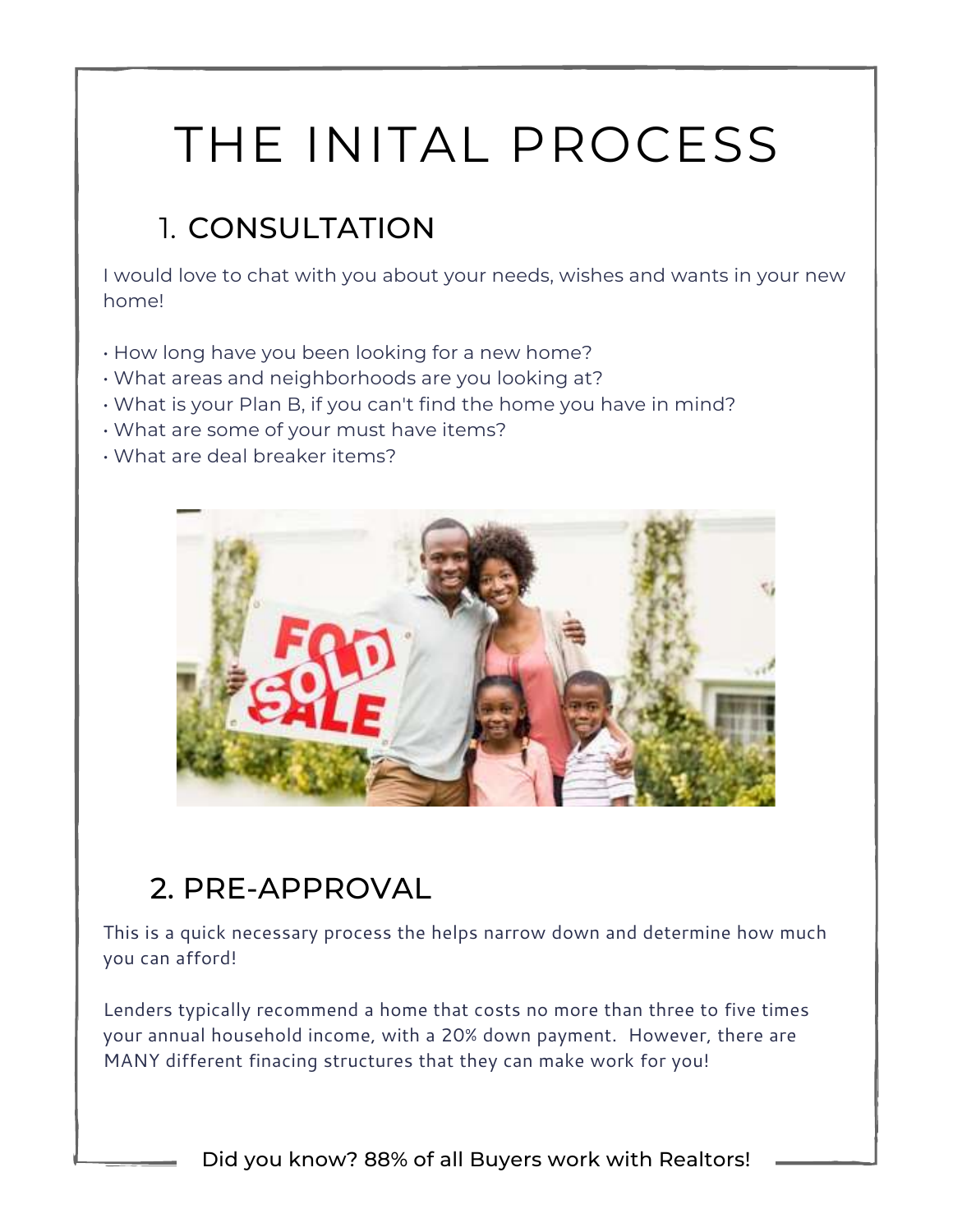## HOUSE HUNTING

#### 3. FINDING "THE ONE"

I will tailor listings based on your criteria. I funnel all properties and pick the best to view, and will filter out the homes that will not work.

Most buyers look at approximately 10 properties and are then ready to make an offer. At that time, if you have not found a home you are looking for - it's HIGHLY recommended that we sit down and review your criteria to make sure that we are still looking for the right house!

Once you find one you love... it's time to determine the market value of that property. I will compare that home to others that have sold and from there we will determine the value for the home!

#### 4. MAKING AN OFFER

Now is the exciting time! When you are ready to write an offer, I will walk you through the contract. It is important to write a fair offer or you can run the risk of the seller not responding or even losing the property to another buyer making an offer.

- Write the Offer
- Negotiate the Offer
- Satisfy Conditions

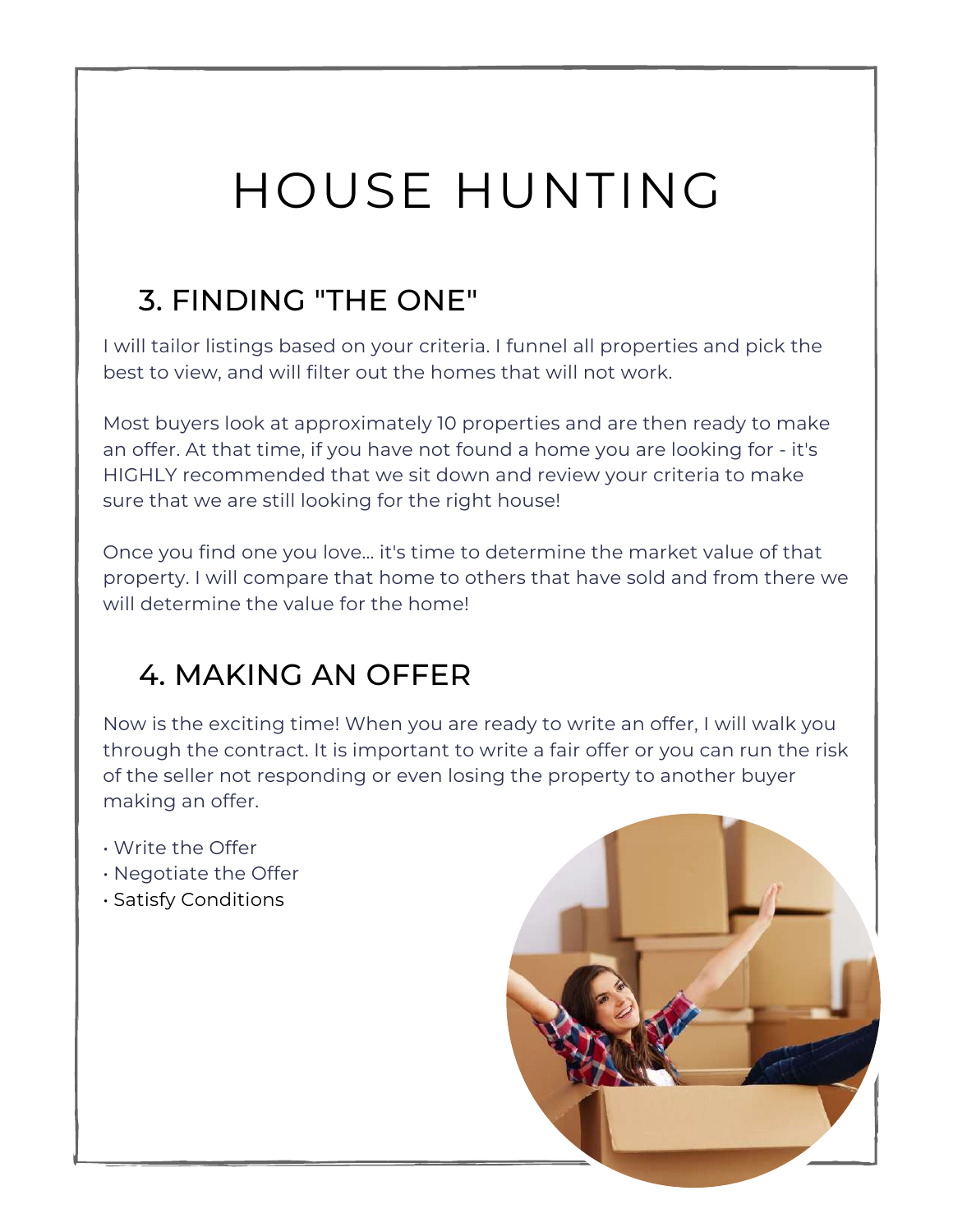## INSPECTIONS AND MORE

#### 5. HOME INSPECTIONS

The immediate step after your offer is accepted is to schedule a home inspection. You will have a certain number of days to complete this inspection after the offer was accepted. This also includes termite inspection if you are in an area where you would be effected.

Your home inspection letter will verify that all items considered defective or problems relating to the safely of the home corrected prior to closing.



#### 6. APPRAISAL, TITLE SEARCH & LENDER LETTER

The title is right to own, possess, use and control of a property. When purchasing a home you are buying a sellers title to the home. Before closing a title search is done to ensure there are no leans, or problems that might prevent a clean title for you to close on the home.

An appraisal, is an estimate of the property value. The approval is not only to justify the lender's investment, but to help keep the buyer from overpaying on a property. Your lender will typically hire an appraiser and charge you the fee at closing.

Final commitment lender's letter approves your home loan! You will receive a letter and loan term to your mortgage agreement. Your final letter will include your annual percentage rates, monthly fees, and repayment info for the loan.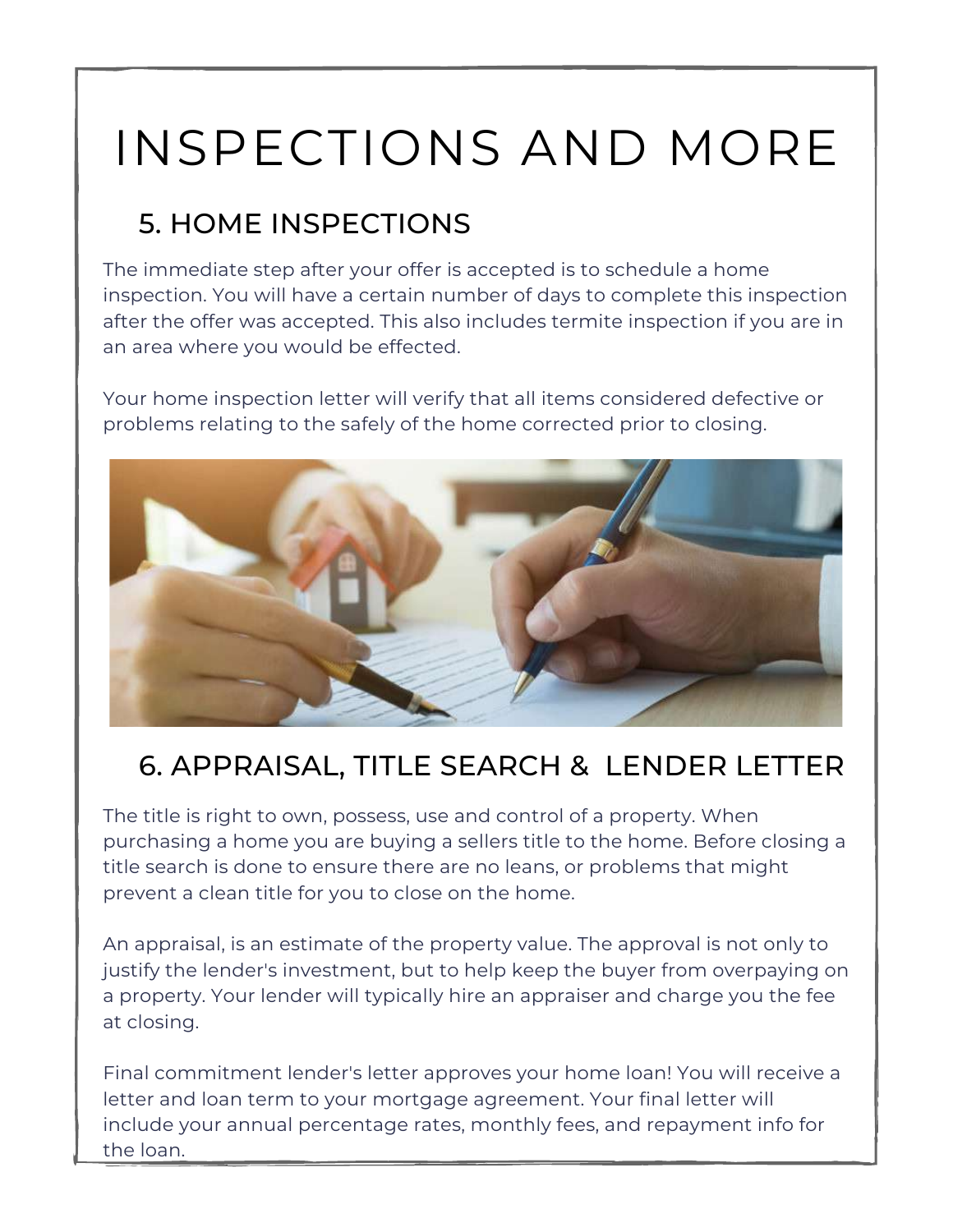

## CLOSING TIME

#### 7. THE CLOSING

The closing process finalizes the sale of your home.

#### A FEW THINGS TO BRING

- A valid government issued photo ID
- Cashier's check payable for the total amount due
- Any outstanding documents for the title company or loan officer

#### CLOSING COSTS

Fees typically total 4% - 9% of the total purchase price and can include:

- Escrow Fees
- Recording fees
- Application and underwriting fees
- SIDs and/or LIDs
- Appraisal Fees
- Local Transfer Taxes
- Homeowners Insurance
- Homeowners Association Fees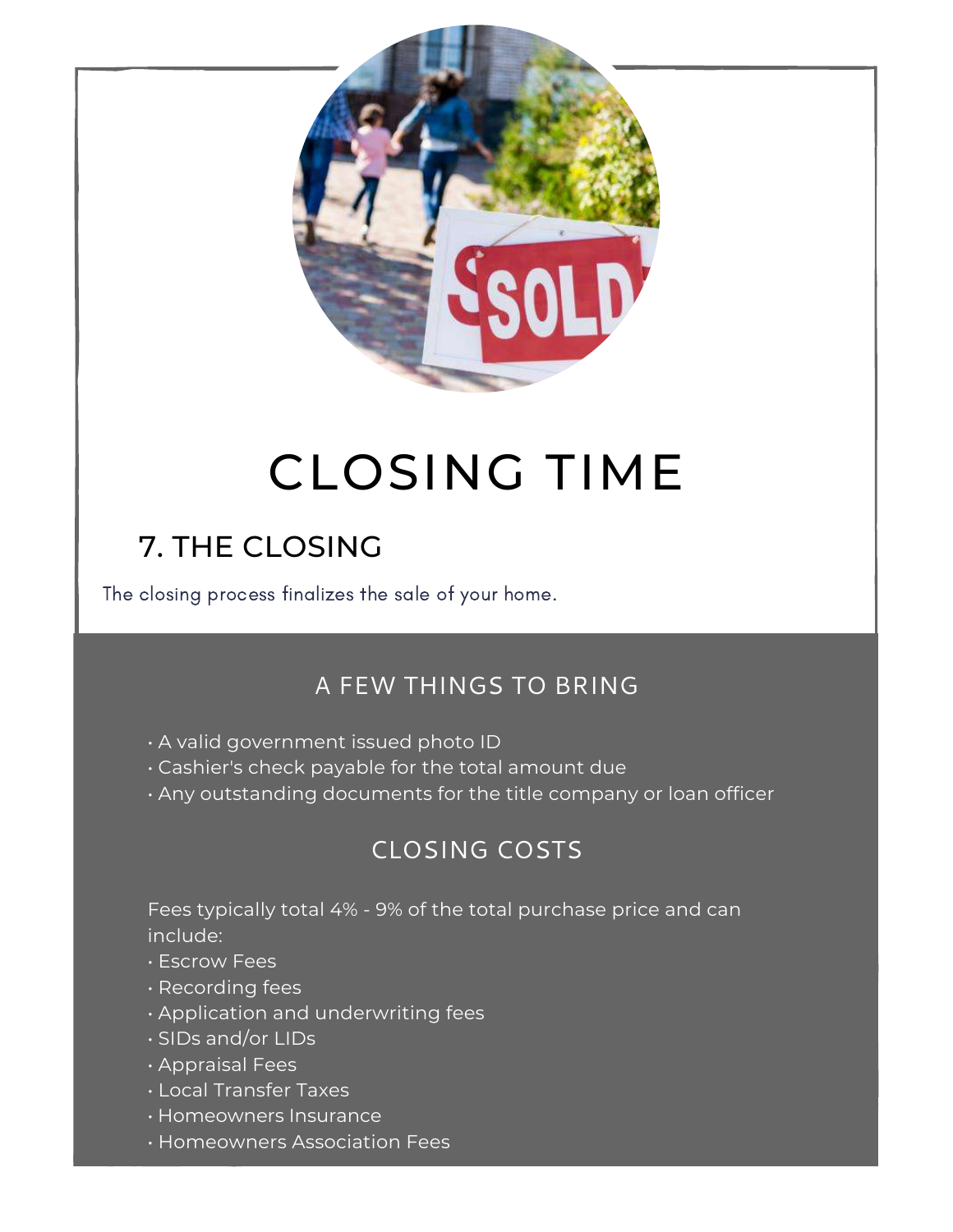Buyer Mistakes

#### AVOID THESE MISTAKES WHEN BUYING YOUR HOME

#### GETTING TOO EMOTIONAL

Think it's impossible? It's actually not. Once you decide to buy a home, start thinking of yourself as a business person and investor rather than just a future homeowner. In fact, forget that you're the "Buyer" altogether. By looking at the transaction from a purely financial perspective, you'll distance yourself from the emotional aspects of buying the property. While it is important to factor in certain emotional aspects, don't let it cloudy the process. Real estate IS an investment. Don't let emotions distract you from that.

#### SHOPPING BEFORE GETTING PRE-APPROVED

It's more fun to look at homes than it is to talk about your finances with a lender. So that's what a lot of firsttime home buyers do: They visit properties before finding out how much they are able to borrow. Then, they are disappointed when they discover they were looking in the wrong price range (either too high or too low) or when they find the right home, but aren't able to make a serious offer. How to avoid this mistake: Talk to a mortgage professional about getting pre-qualified or even preapproved for a home loan before you start to seriously shop for a place. The pre-qualification or preapproval process involves a review of your income and expenses, and it can make your bid more competitive because you'll be able to show sellers that you can back up your offer.

#### EMPTYING YOUR SAVINGS

If you buy a previously owned home, it almost inevitably will need an unexpected repair not long after. Maybe you'll need to replace a water heater or pay a homeowner's insurance deductible after bad weather. How to avoid this mistake: Save enough money to make a down payment, pay for closing costs and moving expenses, and take care of repairs that may come up. Lenders will give you estimates of closing costs, and you can call around to get estimates of moving expenses.

#### CHOOSING THE WRONG LENDER

Shopping for a mortgage is like shopping for a car or any other expensive item: It pays to compare offers. Mortgage interest rates vary from lender to lender, and so do fees such as closing costs and discount points. But according to the Consumer Financial Protection Bureau, almost half of borrowers don't shop for a loan. How to avoid this mistake: Apply with multiple mortgage lenders. A typical borrower could save \$430 in interest just in the first year by comparing five lenders. All mortgage applications made within a 45-day window will count as just one credit inquiry.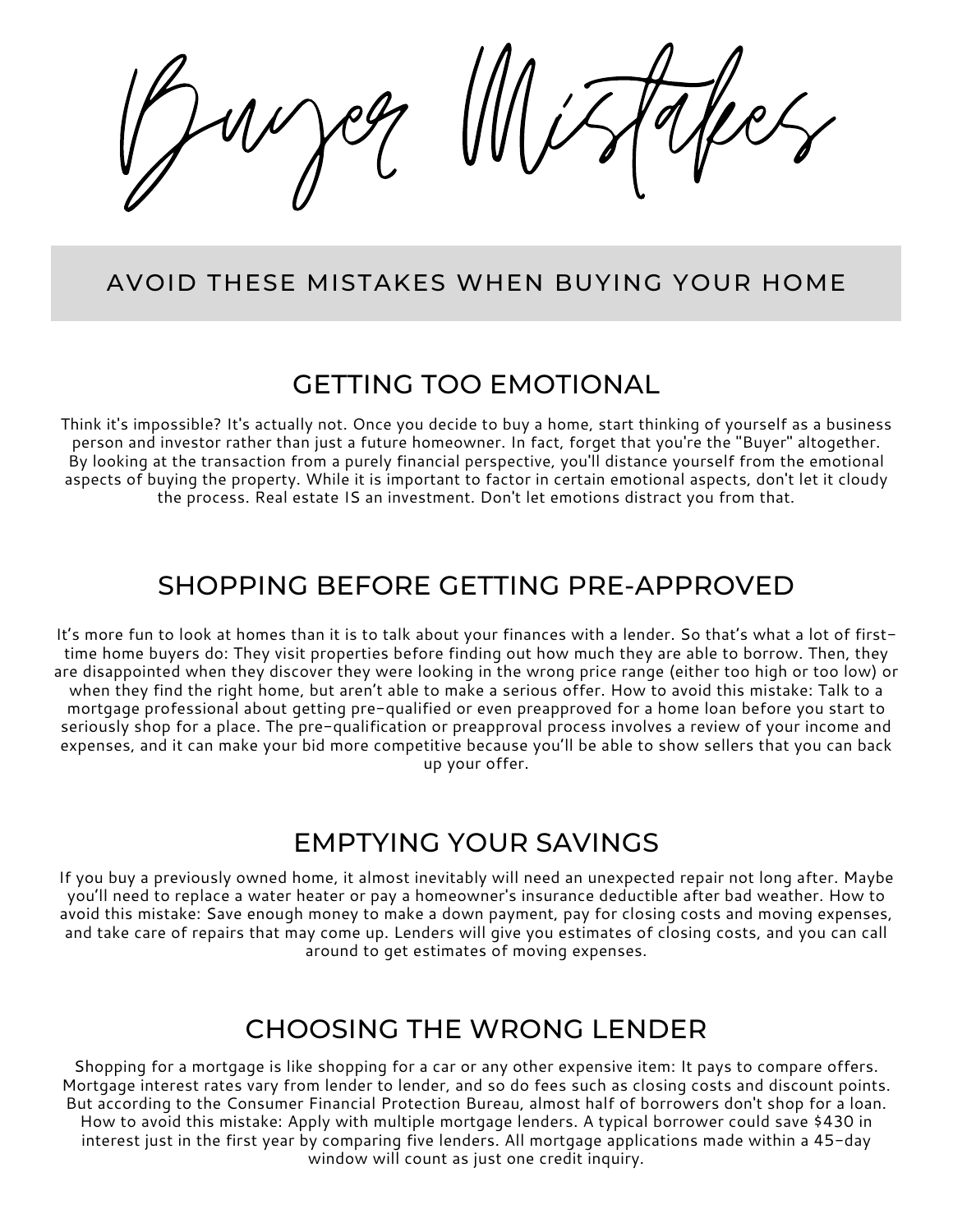## REAL ESTATE TERMS

Buyers Need to Know

#### APPRAISAL

A DETERMINATION OF THE VALUE OF SOMETHING, IN THIS CASE, THE HOUSE YOU PLAN TO BUY. A PROFESSIONAL APPRAISER MAKES AN ESTIMATE BY EXAMINING THE PROPERTY, LOOKING AT THE INITIAL PURCHASE PRICE, AND COMPARING IT WITH RECENT SALES OF SIMILAR PROPERTY.

#### CLOSING COSTS

ALL SETTLEMENT OR TRANSACTION CHARGES THAT HOME BUYERS NEED TO PAY AT THE CLOSE OF ESCROW WHEN THE PROPERTY IS TRANSFERRED. THESE TYPICALLY INCLUDE LENDER'S FEES AND POINTS OR PREPAID INTEREST, A PRORATED SHARE OF THE PROPERTY TAXES, TRANSFER TAXES, CREDIT CHECK FEES, HOMEOWNERS' AND TITLE INSURANCE PREMIUMS, DEED FILING FEES, REAL ESTATE AGENT COMMISSIONS, INSPECTION AND APPRAISAL FEES, AND ATTORNEYS' FEES.

#### APPRECIATION

INCREASE IN THE VALUE OR WORTH OF AN ASSET OR PIECE OF PROPERTY THAT'S CAUSED BY EXTERNAL ECONOMIC FACTORS OCCURRING OVER TIME, RATHER THAN BY THE OWNER HAVING MADE IMPROVEMENTS OR ADDITIONS.

#### MLS

A COMPUTER-BASED SERVICE, COMMONLY REFERRED TO AS MLS, THAT PROVIDES REAL ESTATE PROFESSIONALS WITH DETAILED LISTINGS OF MOST HOMES CURRENTLY ON THE MARKET. THE PUBLIC CAN NOW ACCESS MUCH OF THIS KIND OF INFORMATION THROUGH WEBSITES LIKE

#### ZONING

THE LOCAL LAWS DIVIDING CITIES OR COUNTIES INTO DIFFERENT ZONES ACCORDING TO ALLOWED USES, FROM SINGLE-FAMILY RESIDENTIAL TO COMMERCIAL TO INDUSTRIAL. MIXED-USE ZONES ARE ALSO USED. ZONING ORDINANCES CONTROL SIZE, LOCATION, AND USE OF BUILDINGS WITHIN THESE DIFFERENT AREAS AND HAVE AN EFFECT ON TRAFFIC, HEALTH, AND LIVABILITY.

#### ESCROW

THE HOLDING OF FUNDS OR DOCUMENTS BY A NEUTRAL THIRD PARTY PRIOR TO CLOSING YOUR HOME SALE. THIS IS TYPICALLY DONE BY A TITLE COMPANY.

#### HOME INSPECTION

AN EXAMINATION OF THE CONDITION OF A REAL ESTATE PROPERTY. A HOME INSPECTOR ASSESSES THE CONDITION OF A PROPERTY, INCLUDING ITS HEATING / COOLING SYSTEMS, PLUMBING, ELECTRICAL WORK, WATER AND SEWAGE, AS WELL AS SOME FIRE AND SAFETY ISSUES.

#### CONTINGENCY

A PROVISION IN A CONTRACT STATING THAT SOME OR ALL OF THE TERMS OF THE CONTRACT WILL BE ALTERED OR VOIDED BY THE OCCURRENCE OF A SPECIFIC EVENT, USUALLY BY SPECIFIC DATES LEADING UP TO THE

#### TITLE

OWNERSHIP OF REAL ESTATE OR PERSONAL PROPERTY. WITH REAL ESTATE, TITLE IS EVIDENCED BY A DEED (OR OTHER DOCUMENT) RECORDED IN THE COUNTY LAND RECORDS OFFICE.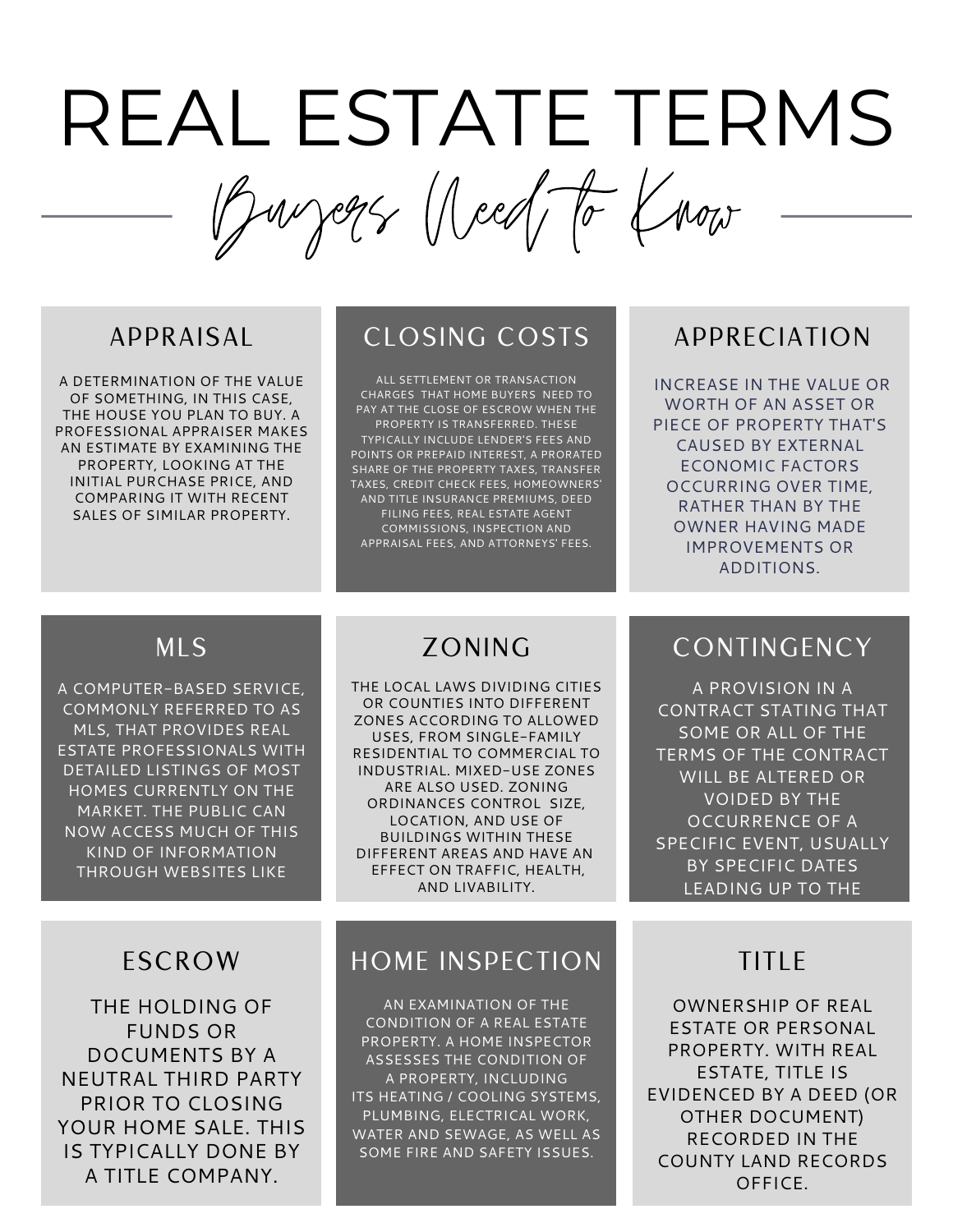# $Moreq$ RECOMMENDATIONS

IT'S IMPORTANT TO TRUST THE COMPANY RESPONSIBLE FOR HELPING YOU PACK AND GET FROM POINT A TO POINT B. BELOW ARE A FEW TRUSTED MOVING COMPANIES WE HIGHLY RECOMMEND TO HELP YOU MOVE YOUR THINGS AND START YOUR NEW CHAPTER!

You Move Me

(408) 648 -2400 www.youmoveme.com/us/san-jose-movers southbay@youmoveme.com

Everything Goes Relocation Services (408) 580-6096

www.everythinggoesmovers.com everythinggoesmovers@gmail.com